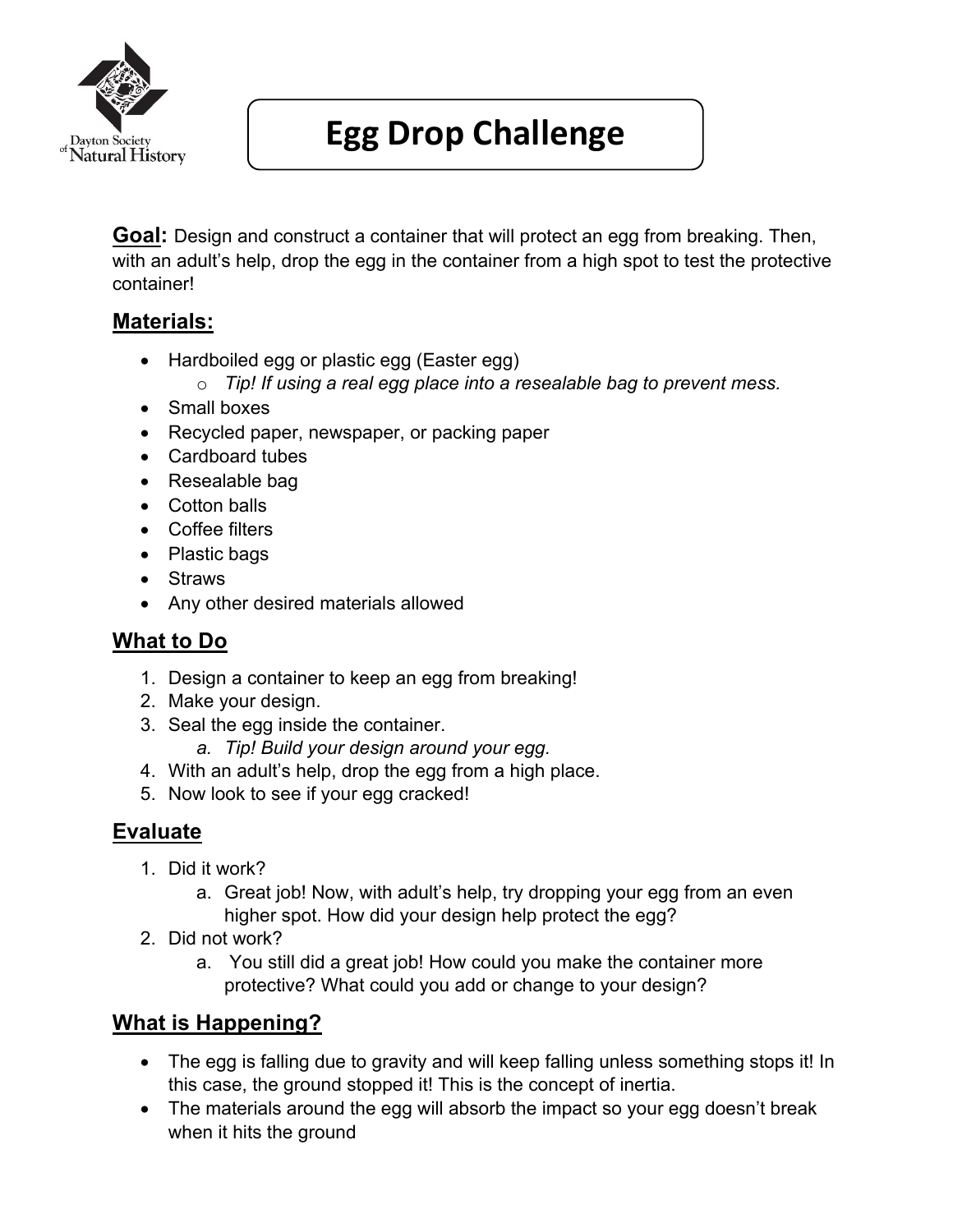**Draw an egg-cellent design to protect the egg!**

**Predict: Why do you think your design will work?**

**\_\_\_\_\_\_\_\_\_\_\_\_\_\_\_\_\_\_\_\_\_\_\_\_\_\_\_\_\_\_\_\_\_\_\_\_\_\_\_\_\_\_**

**Conclusion: Did it work? Why did it protect the egg? Or why did it not protect the egg?**

**\_\_\_\_\_\_\_\_\_\_\_\_\_\_\_\_\_\_\_\_\_\_\_\_\_\_\_\_\_\_\_\_\_\_\_\_\_\_\_\_\_\_**

**\_\_\_\_\_\_\_\_\_\_\_\_\_\_\_\_\_\_\_\_\_\_\_\_\_\_\_\_\_\_\_\_\_\_\_\_\_\_\_\_\_\_**

**\_\_\_\_\_\_\_\_\_\_\_\_\_\_\_\_\_\_\_\_\_\_\_\_\_\_\_\_\_\_\_\_\_\_\_\_\_\_\_\_\_\_**

**\_\_\_\_\_\_\_\_\_\_\_\_\_\_\_\_\_\_\_\_\_\_\_\_\_\_\_\_\_\_\_\_\_\_\_\_\_\_\_\_\_\_**

**\_\_\_\_\_\_\_\_\_\_\_\_\_\_\_\_\_\_\_\_\_\_\_\_\_\_\_\_\_\_\_\_\_\_\_\_\_\_\_\_\_\_**

**\_\_\_\_\_\_\_\_\_\_\_\_\_\_\_\_\_\_\_\_\_\_\_\_\_\_\_\_\_\_\_\_\_\_\_\_\_**